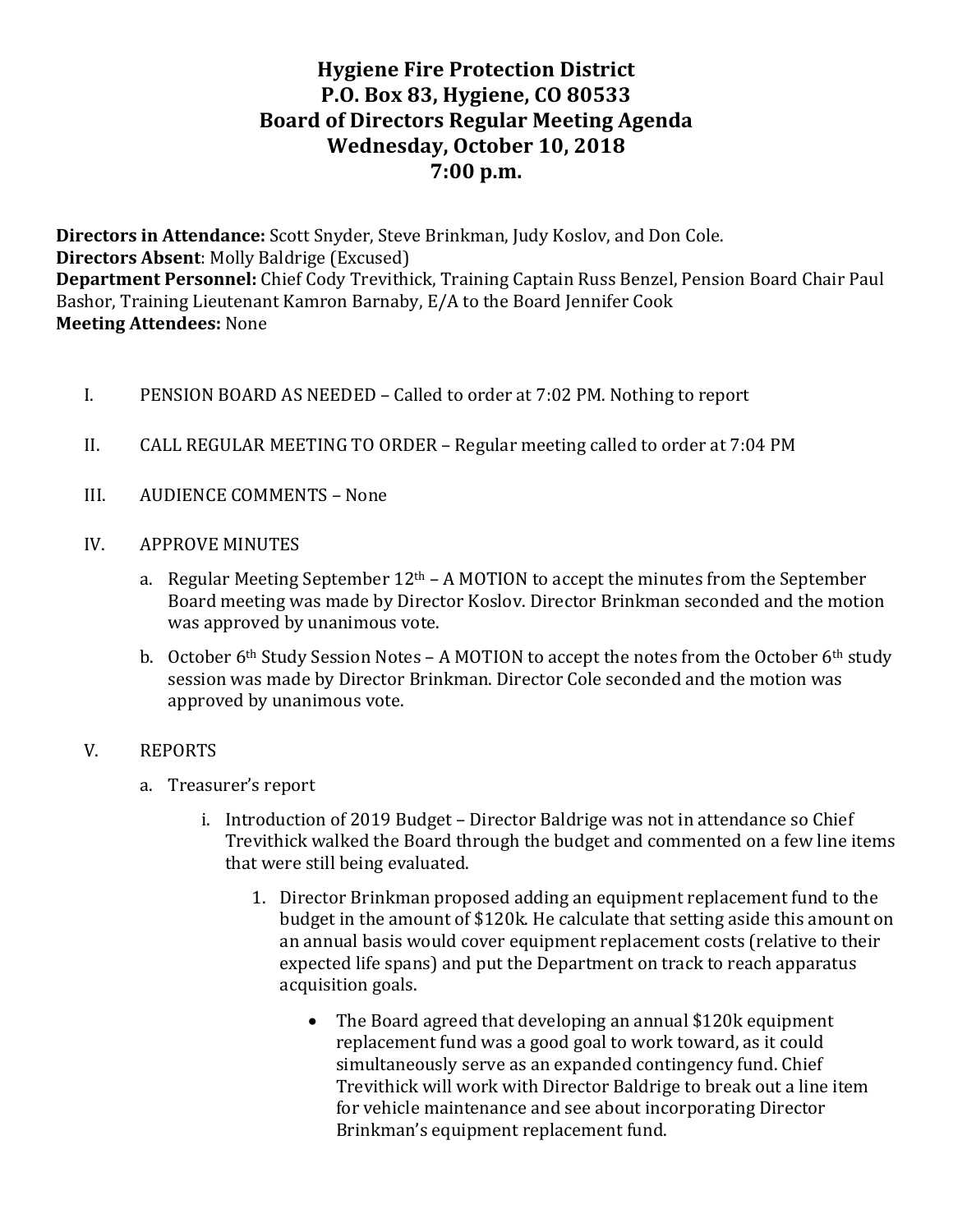- 2. There is a surplus in the 2018 budget. Chief Trevithick will work with Director Baldrige to evaluate which items currently included in the 2019 budget can/should be extracted and purchased with the 2018 surplus.
- 3. The budget will be presented for community comment at the public budget meeting in November, officially adopted at the December meeting and submitted to the county by the end of the year.
- 4. Director Koslov will post notices of the public hearing in November and file with the state.
- ii. FT Creep Director Baldrige sent an email about some of the Shift Staffing program participants routinely going over the part-time hourly limit, which can affect pension benefit requirements. Specific names and over-limit hours were not given, so neither Chief Trevithick nor Training Captain Benzel were able to investigate but both noted that they hadn't found any apparent problems when they reviewed their records. The Board requested that Director Baldrige provide more detail and it will be revisited at the November meeting.
	- Director Snyder proposed taking a big-picture look at the Shift-Staffing program in April, once it has been in effect for one full year.
- b. Secretary's report
	- i. Upcoming deadlines The Christmas party will take place on December  $7<sup>th</sup>$ .
		- 1. Director Koslov reported that representatives from the County Assessor's office came to the Board study session to talk about the Gallagher amendment and the corresponding impact on property tax revenues for the District. No action needs to be taken on it in 2019.
	- ii. Archive & Retention Project Jen reported that the project is moving forward. Director Koslov requested that everyone send Jen any documents that need to be archived and she will load them onto Box.com.
		- 1. Chief Trevithick will delegate members of the Shift Staffing program to go through the boxes at the station and scan relevant documents onto a flash drive for Jen to upload.
- c. Chief's Report
	- i. Monthly Statistics
		- 1. There were 19 total calls in September and 17 were for medical services.
		- 2. First-on-scene response times averaged 9:43, with a high of 24 minutes and a low of 4:43. Chief Trevithick noted that the times were accurate but don't necessarily give a complete picture since the times don't show contributing factors, such as whether or not the call was a mutual aid request.
		- 3. FF Tolman made some changes to shorten and streamline the performance report, and requests that the Board send him feedback on the new format.
	- ii. Wildland Deployment Policy It is complete, with the exception of the study session items, which Chief Trevithick will add and send to the Board. Once the Board approves, he will present the policy to the FFs.
	- iii. 2831 Vehicle Title The title has been secured and Chief Trevithick will pick it up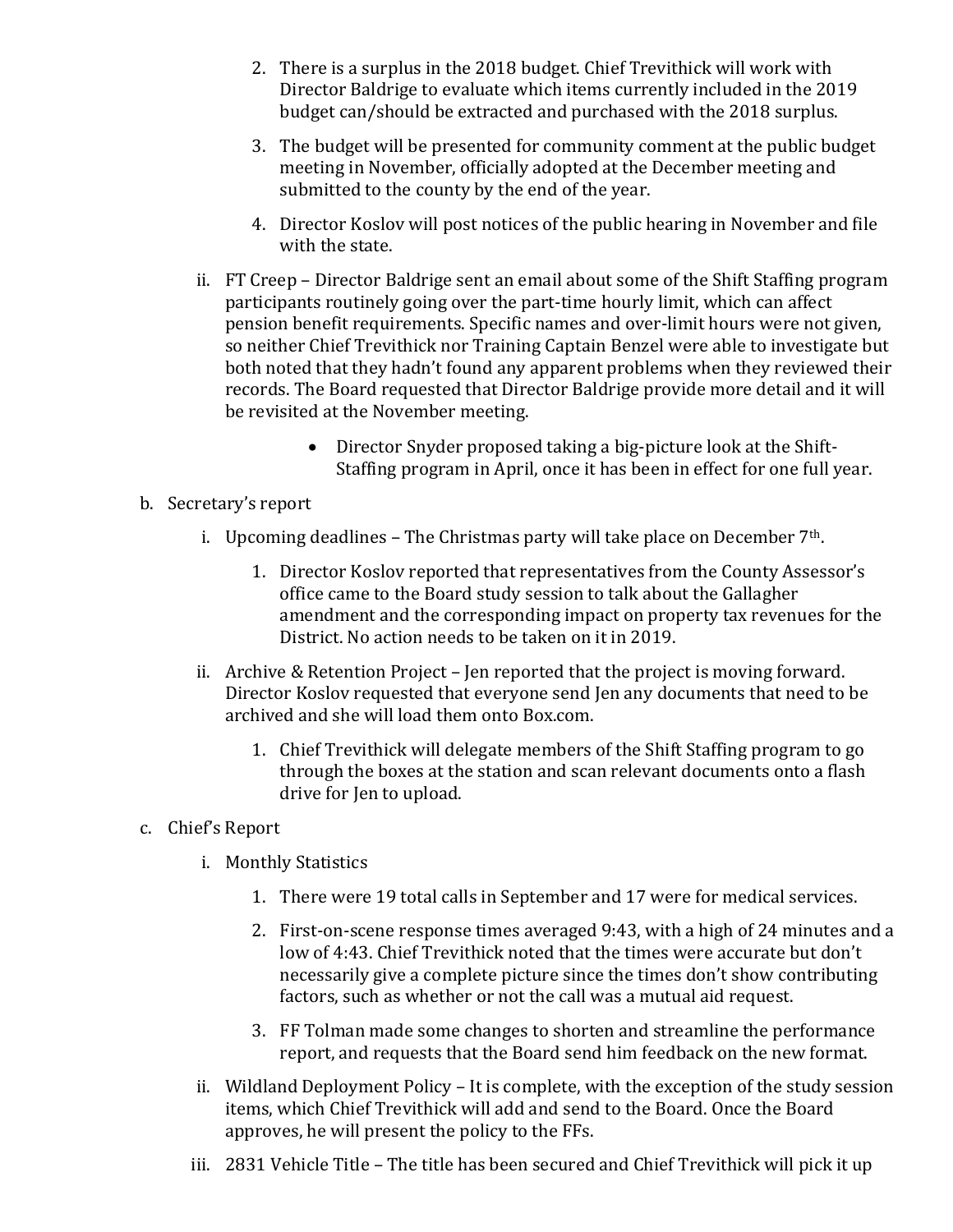- iv. IT Program Chief Trevithick has been communicating quite a bit with Brian Sanders and Auxiliary Volunteer Bob Barnaby on the IT program. Brian Sanders got the passwords and is starting to move everything over to the new system. Bob is working to incorporate bunkhouse expenses and systems into those of the station. Brian and Bob work well together and everything should start coming together very quickly.
- v. Other Issues & Opportunities  $-$  Some of the members of the Department are going to Hygiene Elementary to teach the kids about fire prevention.

## VI. OLD BUSINESS

- a. Job Descriptions: Fire Chief, Training Administrator, and Administrator Chief Trevithick has not yet had a chance to incorporate the changes that were made at the study session. Once this is done, he will send to revised version to the Board members and it will be discussed at the next study session.
	- i. Director Snyder suggested that the job titles for Administrators should be changed so that the two positions are more easily distinguishable from the other.
- b.  $501(c)(3)$  (Molly/Steve) Director Brinkman reported that our attorney would serve as Registered Agent. It would require  $\sim$  5 hours per year of his time and we would be billed at his regular rate. The Registered Agent does not have to be an attorney and Director Koslov suggested that an employee or Department member could absorb the responsibility. The Board will discuss it at the next study session.

#### VII. NEW BUSINESS

- a. Study Session Agenda, November 3 or 10 or not November  $10^{th}$  is FF training so the meeting will take place on November 3rd.
	- i. Budget
	- ii. Review 3 job descriptions
- VIII. ADJOURNMENT A MOTION to adjourn the meeting was made by Director Brinkman at 8:20 PM.

Motion/Resolution Summary:

- MOTION to accept the minutes from the September Board meeting
- MOTION to accept the notes from the October  $6<sup>th</sup>$  study session
- MOTION to adjourn the meeting